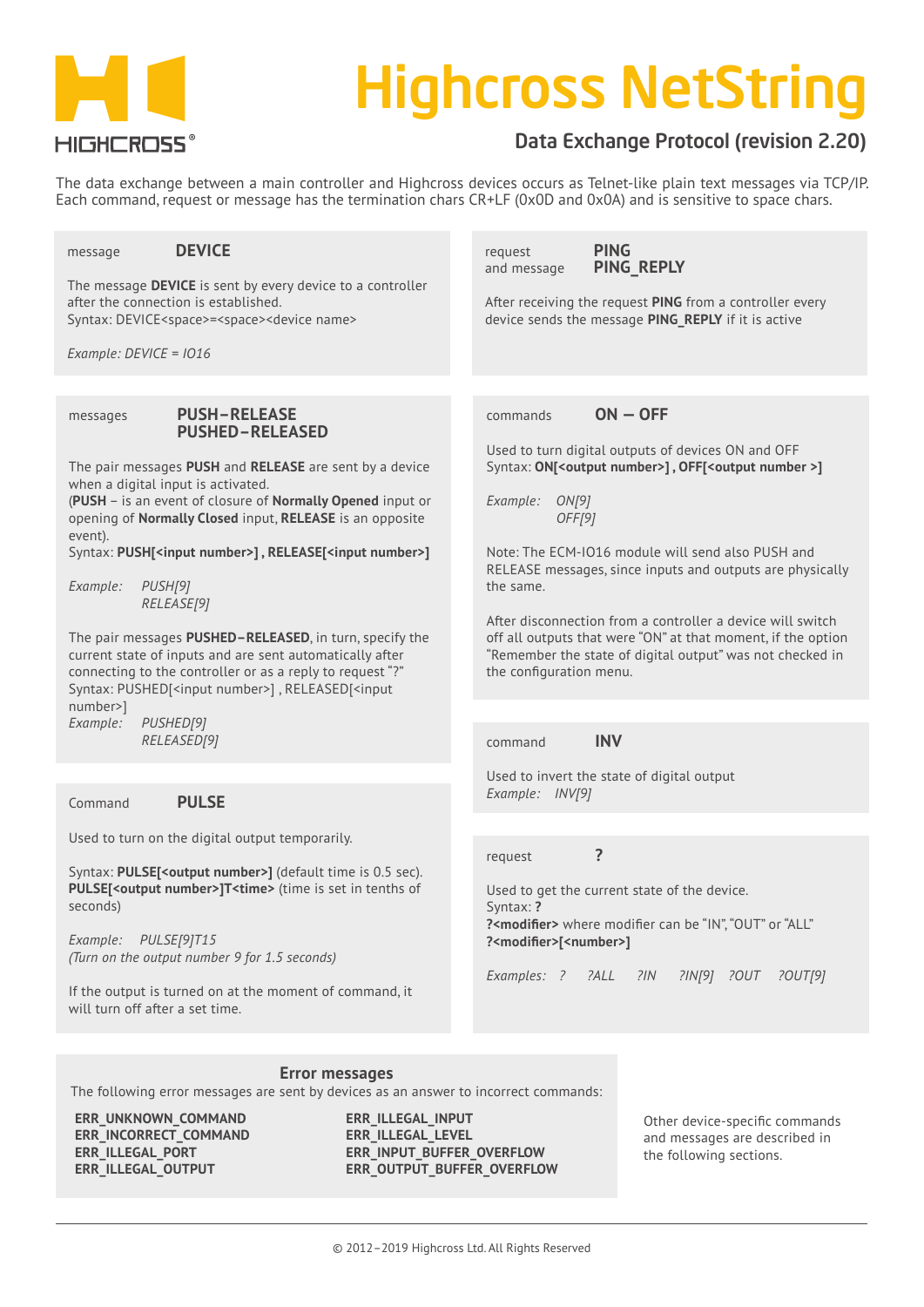

## Highcross NetString

Data Exchange Protocol (version 2.20)

| EPM-DM3D        | 3 dimmer outputs (220V, adjustment range 0-255)<br>6 digital inputs                      |
|-----------------|------------------------------------------------------------------------------------------|
| <b>ECM-DM6D</b> | 6 dimmer outputs (220V, adjustment range 0-255)<br>126 digital inputs                    |
| <b>ECM-LD4D</b> | 4 outputs for PWM LED modulation (max. 30V, adjustment range 0-255)<br>8 digital inputs  |
| <b>ECM-LD9D</b> | 9 outputs for PWM LED modulation (max. 30V, adjustment range 0-255)<br>18 digital inputs |
| ECM-AO4D        | 4 analog outputs (0-10V, adjustment range 0-255)<br>8 digital inputs                     |

| <b>CONTROLLER COMMANDS</b>                         | <b>DEVICE MESSAGES</b>                                                                 |
|----------------------------------------------------|----------------------------------------------------------------------------------------|
| Messages sent after establishing of the connection |                                                                                        |
|                                                    | $DEVICE = DMS$<br>$DEVICE = DMG$<br>$DEVICE = LDA$<br>$DEVICE = LDP$<br>$DEVICE = AO4$ |
|                                                    | LEVEL[ <output number="">] = <level></level></output>                                  |
|                                                    | ON[ <output number="">] or<br/>OFF[<output number="">]</output></output>               |
|                                                    | PUSHED[ <input number=""/> ] or<br>RELEASED[ <input number=""/> ]                      |

| Messages sent after changing of the device state |  |  |  |
|--------------------------------------------------|--|--|--|
|                                                  |  |  |  |

| $LEVEL$ [ <output number="">] = <level></level></output>                 |
|--------------------------------------------------------------------------|
| ON[ <output number="">] or<br/>OFF[<output number="">]</output></output> |
| PUSH[ <input number=""/> ] or<br>RELEASE[ <input number=""/> ]           |

### **Messages sent as a reply to the controller command**

| PING                                                  | PING_REPLY                                                                                                                                                                                                                      |  |  |
|-------------------------------------------------------|---------------------------------------------------------------------------------------------------------------------------------------------------------------------------------------------------------------------------------|--|--|
| ON[ <output number="">]</output>                      | If the channel was OFF:<br>LEVEL[ <output number="">] = <level><br/>ON[<output number="">]<br/>If the channel was ON:<br/>ON[<output number="">]</output></output></level></output>                                             |  |  |
| OFF[ <output number="">]</output>                     | If the channel was ON:<br>LEVEL[ <output number="">] = 0<br/>OFF[<output number="">]<br/>If the channel was OFF:<br/>OFF[<output number="">]</output></output></output>                                                         |  |  |
| INV[ <output number="">]</output>                     | If the channel was ON:<br>LEVEL[ <output number="">] = 0<br/>OFF[<output number="">]<br/>If the channel was OFF:<br/>LEVEL[<output number="">] = <level><br/>ON[<output number="">]</output></level></output></output></output> |  |  |
| LEVEL[ <output number="">] = <level></level></output> | LEVEL[ <output number="">] = <level></level></output>                                                                                                                                                                           |  |  |
| $\overline{?}$                                        | For all outputs:<br>LEVEL[ <output number="">] = <level><br/>ON[<output number="">] or<br/>OFF[<output number="">]</output></output></level></output>                                                                           |  |  |
| ?OUT[ <output number="">]</output>                    | LEVEL[ <output number="">] = <level><br/>ON[<output number="">] or<br/>OFF[<output number="">]</output></output></level></output>                                                                                               |  |  |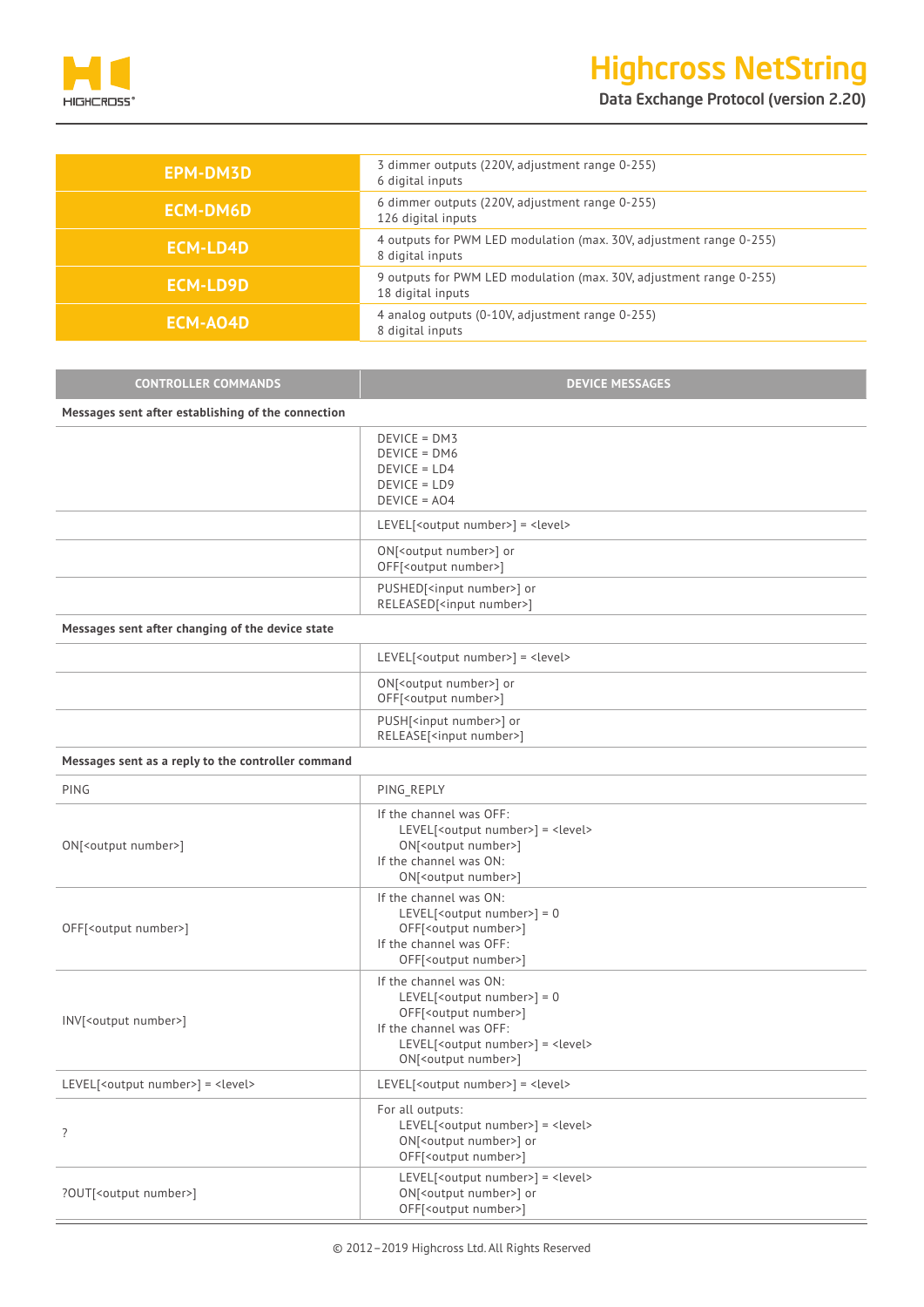

| <b>ECM-IO16D</b>                                   | 16 universal digital inputs/outputs                                                                                                                                        |  |  |
|----------------------------------------------------|----------------------------------------------------------------------------------------------------------------------------------------------------------------------------|--|--|
| <b>EPM-RL6D</b>                                    | 6 power relay outputs<br>6 digital inputs                                                                                                                                  |  |  |
| <b>ECM-RL12LVD</b>                                 | 12 signal relay outputs<br>0 digital inputs                                                                                                                                |  |  |
|                                                    |                                                                                                                                                                            |  |  |
| <b>CONTROLLER COMMANDS</b>                         | <b>DEVICE MESSAGES</b>                                                                                                                                                     |  |  |
| Messages sent after establishing of the connection |                                                                                                                                                                            |  |  |
|                                                    | $DEVICE = 1016$<br>$DEVICE = RL6$<br>$DEVICE = RL12$                                                                                                                       |  |  |
|                                                    | PUSHED[ <input number=""/> ] or RELEASED[ <input number=""/> ]<br>For all inputs:                                                                                          |  |  |
|                                                    | For all outputs: ON[ <output number="">] or OFF[<output number="">]</output></output>                                                                                      |  |  |
| Messages sent after changing of the device state   |                                                                                                                                                                            |  |  |
|                                                    | For all inputs:<br>PUSH[ <input number=""/> ] or RELEASE[ <input number=""/> ]                                                                                             |  |  |
|                                                    | ON[ <output number="">]<br/>or OFF[<output number="">]<br/>For all outputs:</output></output>                                                                              |  |  |
| Messages sent as a reply to the controller command |                                                                                                                                                                            |  |  |
| <b>PING</b>                                        | PING REPLY                                                                                                                                                                 |  |  |
| ON[ <output number="">]</output>                   | ON[ <output number="">]<br/>Also for ECM-IO16D:<br/>PUSH[<input number=""/>] or RELEASE[<input number=""/>]</output>                                                       |  |  |
| OFF[ <output number="">]</output>                  | OFF[ <output number="">]<br/>Also for ECM-IO16D:<br/>PUSH[<input number=""/>] or RELEASE[<input number=""/>]</output>                                                      |  |  |
| PULSE[ <output number="">]</output>                | ON[ <output number="">]<br/>Also for ECM-IO16D:<br/>PUSH[<input number=""/>] or RELEASE[<input number=""/>]</output>                                                       |  |  |
| PULSE[ <output number="">]T<time></time></output>  | ON[ <output number="">]<br/>Also for ECM-IO16D:<br/>PUSH[<input number=""/>] or RELEASE[<input number=""/>]</output>                                                       |  |  |
| INV[ <output number="">]</output>                  | ON[ <output number="">] or OFF[<output number="">]<br/>Also for ECM-IO16D:<br/>PUSH[<input number=""/>] or RELEASE[<input number=""/>]</output></output>                   |  |  |
|                                                    | For all inputs: PUSHED[ <input number=""/> ]<br>For all outputs: ON[ <output number="">]</output>                                                                          |  |  |
| ?ALL                                               | PUSHED[ <input number=""/> ] or RELEASED[ <input number=""/> ]<br>For all inputs:<br>For all outputs: ON[ <output number="">] or OFF[<output number="">]</output></output> |  |  |
| ?IN                                                | PUSHED[ <input number=""/> ] or RELEASED[ <input number=""/> ]<br>For all inputs:                                                                                          |  |  |
| ?OUT                                               | For all outputs: ON[ <output number="">] or OFF[<output number="">]</output></output>                                                                                      |  |  |
| ?IN[ <input number=""/> ]                          | PUSHED[ <input number=""/> ] or RELEASED[ <input number=""/> ]                                                                                                             |  |  |
| ?OUT[ <output number="">]</output>                 | ON[ <output number="">] or OFF[<output number="">]</output></output>                                                                                                       |  |  |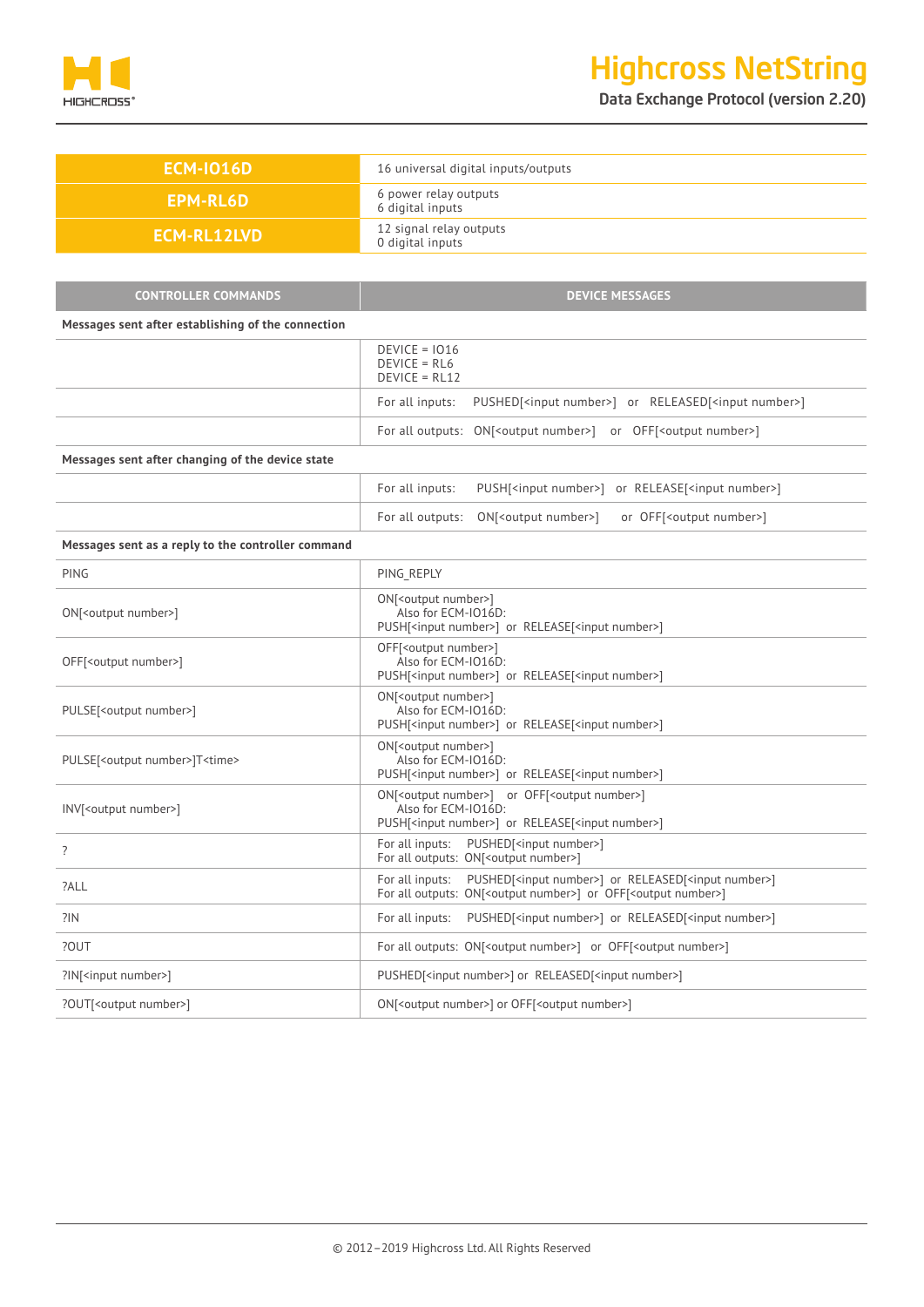

Data Exchange Protocol (version 2.20)

| <b>EPM-BS3D</b>                                    | 6 relay outputs coupled in 3 channels<br>6 inputs for direct control                                                                                                                                                    |  |
|----------------------------------------------------|-------------------------------------------------------------------------------------------------------------------------------------------------------------------------------------------------------------------------|--|
|                                                    |                                                                                                                                                                                                                         |  |
| <b>CONTROLLER COMMANDS</b>                         | <b>DEVICE MESSAGES</b>                                                                                                                                                                                                  |  |
| Messages sent after establishing of the connection |                                                                                                                                                                                                                         |  |
|                                                    | $DEVICE = BSS$                                                                                                                                                                                                          |  |
|                                                    | For output channels:<br>OPENING[ <channel>] or CLOSING[<channel>] or STOPPED[<channel>]<br/>For output relays:<br/>ON[<relay number="">] or OFF[<relay number="">]</relay></relay></channel></channel></channel>        |  |
| Messages sent after changing of the device state   |                                                                                                                                                                                                                         |  |
|                                                    | For output channels:<br>OPENING[ <channel>] or CLOSING[<channel>] or STOPPED[<channel>]<br/>For relays:<br/>ON[<relay number="">] or OFF[<relay number="">]</relay></relay></channel></channel></channel>               |  |
| Messages sent as a reply to the controller command |                                                                                                                                                                                                                         |  |
| PING                                               | PING REPLY                                                                                                                                                                                                              |  |
| ON[ <output number="">]</output>                   | ON[ <relay number="">]</relay>                                                                                                                                                                                          |  |
| OFF[ <output number="">]</output>                  | OFF[ <relay number="">]</relay>                                                                                                                                                                                         |  |
| OPEN[ <channel>]</channel>                         | OPENING[ <channel>]</channel>                                                                                                                                                                                           |  |
| OPEN[ <channel>]T<time></time></channel>           | OPENING[ <channel>]</channel>                                                                                                                                                                                           |  |
| CLOSE[ <channel>]</channel>                        | CLOSING[ <channel>]</channel>                                                                                                                                                                                           |  |
| CLOSE[ <channel>]T<time></time></channel>          | CLOSING[ <channel>]</channel>                                                                                                                                                                                           |  |
| STOP[ <channel>]</channel>                         | STOPPED[ <channel>]</channel>                                                                                                                                                                                           |  |
| ?                                                  | For all channels:<br>OPENING[ <channel>] or CLOSING[<channel>] or STOPPED[<channel>]<br/>For all relays:<br/>ON[<relay number="">] or OFF[<relay number="">]</relay></relay></channel></channel></channel>              |  |
| ?OUT                                               | For all channels:<br>OPENING[ <channel>] or CLOSING[<channel>] or STOPPED[<channel>]<br/>For all relays:<br/>ON[<relay number="">] or OFF[<relay number="">]</relay></relay></channel></channel></channel>              |  |
| ?OUT[ <channel>]</channel>                         | OPENING[ <channel>] or CLOSING[<channel>] or STOPPED[<channel>]<br/>ON[<relay direction="" number="" of="" open="">] or OFF[<relay direction="" number="" of="" open="">]</relay></relay></channel></channel></channel> |  |

ON[<relay number of close direction>] or OFF[<relay number of close direction>]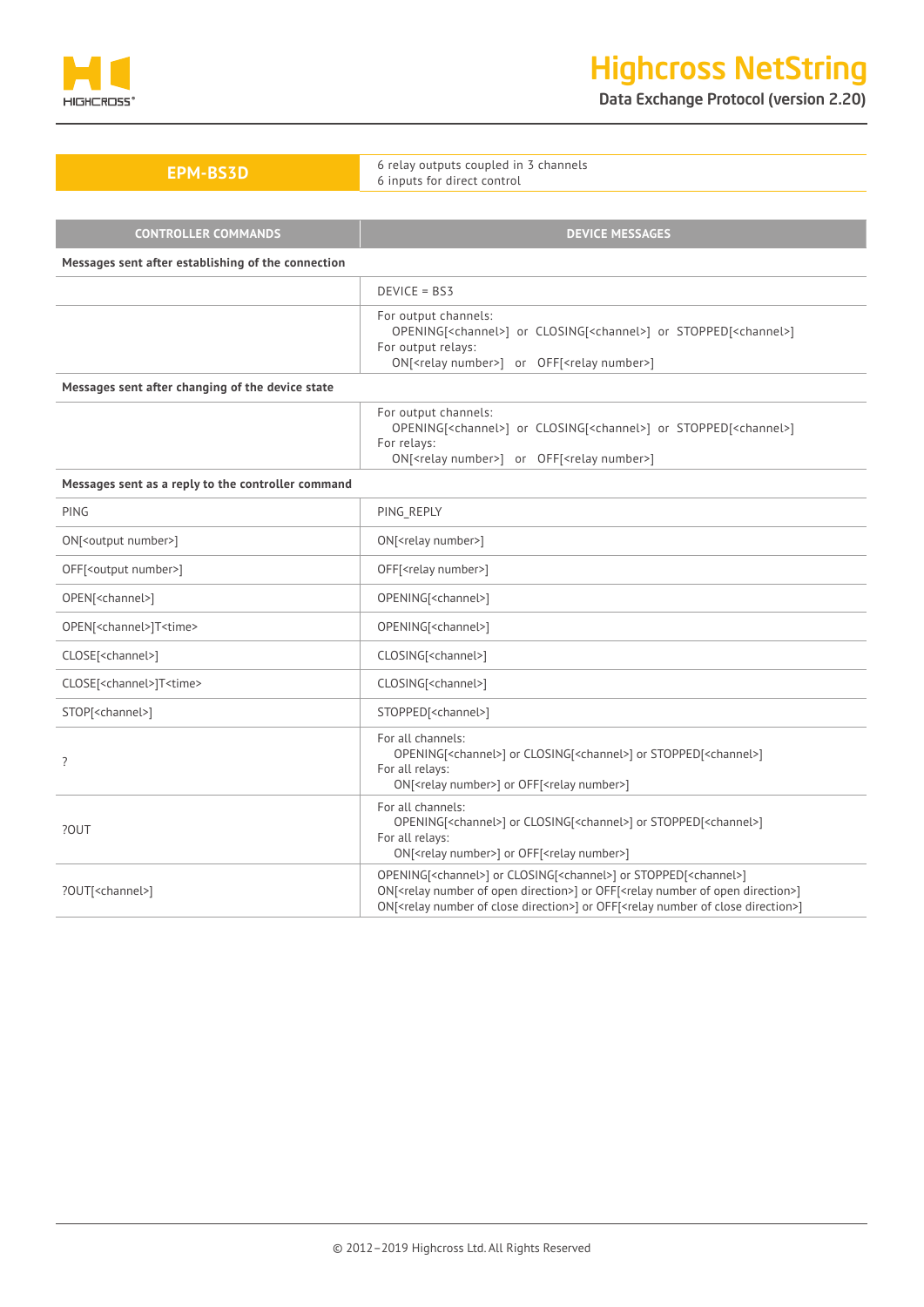

Data Exchange Protocol (version 2.20)

| <b>ECM-IR4B</b>                                                                      | $4/5$ IR ports<br>255 channels per port                                                                                                                                                                                                                                                                                                         |  |  |
|--------------------------------------------------------------------------------------|-------------------------------------------------------------------------------------------------------------------------------------------------------------------------------------------------------------------------------------------------------------------------------------------------------------------------------------------------|--|--|
|                                                                                      |                                                                                                                                                                                                                                                                                                                                                 |  |  |
| <b>CONTROLLER COMMANDS</b>                                                           | <b>DEVICE MESSAGES</b>                                                                                                                                                                                                                                                                                                                          |  |  |
| Messages sent after establishing of the connection                                   |                                                                                                                                                                                                                                                                                                                                                 |  |  |
|                                                                                      | $DEVICE = IR4$                                                                                                                                                                                                                                                                                                                                  |  |  |
|                                                                                      | For all ports:<br>If the port is configured as transmitting:<br>PORT <port>: ON[<channel>] or PORT <port>: OFF<br/>If the port is configured as receiving:<br/>PORT <port>: PUSHED[<channel>] or PORT <port>: RELEASED</port></channel></port></port></channel></port>                                                                          |  |  |
| Messages sent after changing of the device state                                     |                                                                                                                                                                                                                                                                                                                                                 |  |  |
|                                                                                      | If the port is configured as transmitting:<br>PORT <port>: ON[<channel>] or PORT <port>: OFF[<channel>]<br/>If the port is configured as receiving:<br/>PORT <port>: PUSH[<channel>] or PORT <port>: RELEASE[<channel>]</channel></port></channel></port></channel></port></channel></port>                                                     |  |  |
| Messages sent as a reply to the controller command                                   |                                                                                                                                                                                                                                                                                                                                                 |  |  |
| <b>PING</b>                                                                          | PING REPLY                                                                                                                                                                                                                                                                                                                                      |  |  |
| PORT <port>: ON[<channel>]</channel></port>                                          | Stops the transmission (if any) of the IR-command at any channel of the port:<br>PORT <port>: OFF[<transmitting channel="">]<br/>And starts the transmission of IR-command at defined port and channel<br/>PORT <port>: ON[<channel>]</channel></port></transmitting></port>                                                                    |  |  |
| PORT <port>: OFF</port>                                                              | Stops any transmission of an IR-command at defined port:<br>PORT <port>: OFF[<transmitting channel="">]</transmitting></port>                                                                                                                                                                                                                   |  |  |
| PORT <port>: OFF[<channel>]</channel></port>                                         | Stops the transmission of an IR-command at specified port and channel.<br>PORT <port>: OFF[<channel>]<br/>If any other channel was transmitting, it will be stopped as well:<br/>PORT <port>: OFF[<transmitting channel="">]</transmitting></port></channel></port>                                                                             |  |  |
| PORT <port>: PULSE[<channel>]</channel></port>                                       | Stops the transmission (if any) of the IR-command at any channel of the port:<br>PORT <port>: OFF[<transmitting channel="">]<br/>and transmits the IR-command at specified port and channel during 0.5 sec<br/>PORT <port>: ON[<channel>]</channel></port></transmitting></port>                                                                |  |  |
| PORT <port>: PULSE[<channel>]T<time></time></channel></port>                         | Stops the transmission (if any) of the IR-command at any channel of the port:<br>PORT <port>: OFF[<transmitting channel="">]<br/>and transmits the IR-command at the port and channel during the time T (in tenths of<br/>second)<br/>PORT <port>: ON[<channel>]</channel></port></transmitting></port>                                         |  |  |
| PORT <port>: IRP-<channel>,<time on="">,<time off=""></time></time></channel></port> | Adds the IR command to the command queue (up to 8). The messages<br>PORT <port>: ON[<channel>] and PORT <port>: OFF[<channel>]<br/>will be sent as they are executed in the queue.</channel></port></channel></port>                                                                                                                            |  |  |
| PORT <port>: IRCLR</port>                                                            | Stops the execution of the queue:<br>PORT <port>: OFF[<channel>].</channel></port>                                                                                                                                                                                                                                                              |  |  |
| ?                                                                                    | For all ports:<br>If the port is configured as transmitting, defines the transmitting channel:<br>PORT <port>: ON[<channel>] else PORT <port>: OFF<br/>If the port is configured as receiving, defines the receiving channel:<br/>PORT <port>: PUSHED[<channel>]<br/>else PORT <port>: RELEASED</port></channel></port></port></channel></port> |  |  |
| PORT <port>: ?</port>                                                                | If the port is configured as transmitting:<br>PORT <port>: ON[<channel>] else PORT <port>: OFF<br/>If the port is configured as receiving:</port></channel></port>                                                                                                                                                                              |  |  |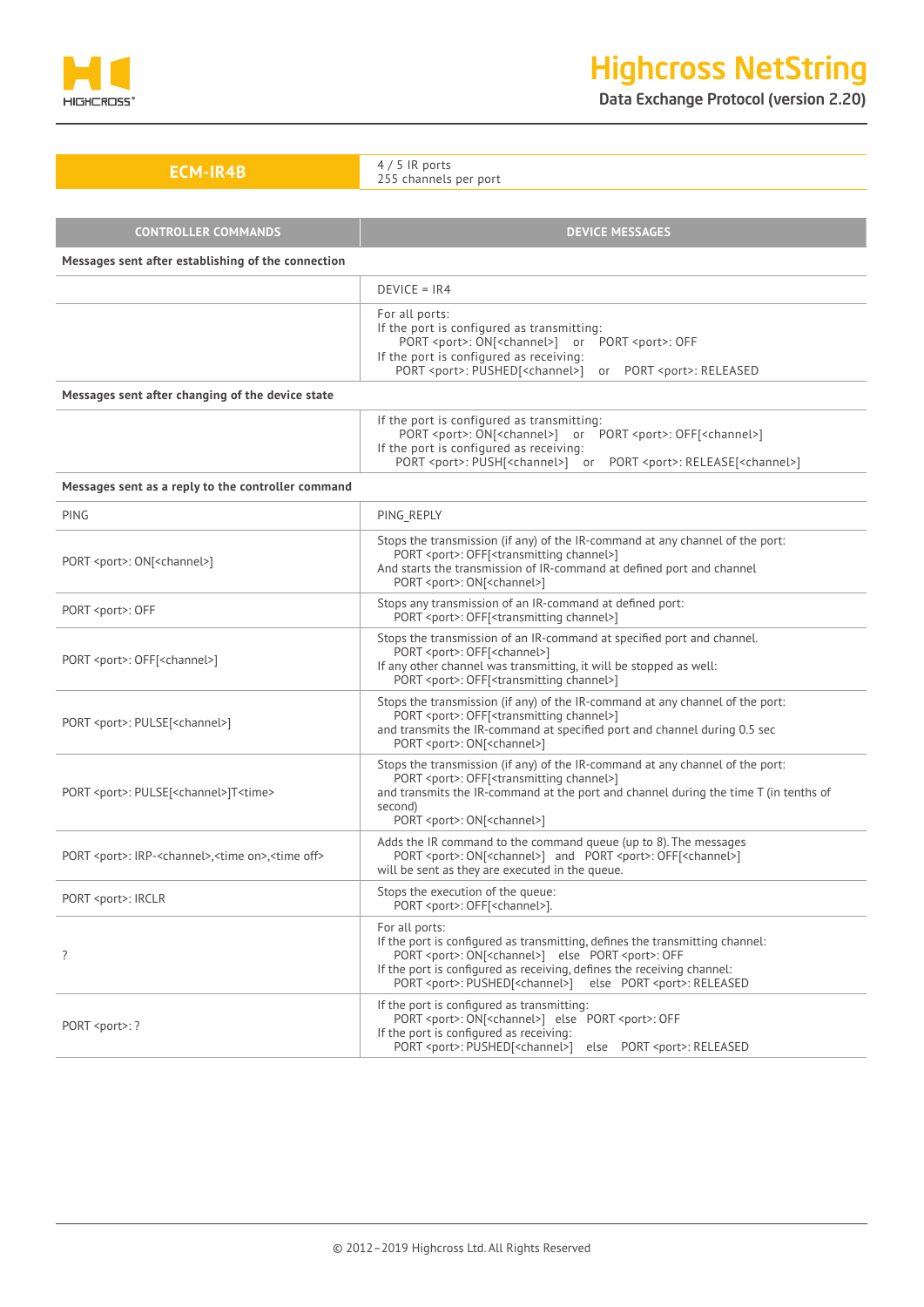

Data Exchange Protocol (version 2.20)

**ECM-UTM4D** 4 universal analog inputs 3 relay outputs

| <b>CONTROLLER COMMANDS</b>                                | <b>DEVICE MESSAGES</b>                                                                                                                                                                                                                                                                                                                                                                                                                                                                                                        |  |
|-----------------------------------------------------------|-------------------------------------------------------------------------------------------------------------------------------------------------------------------------------------------------------------------------------------------------------------------------------------------------------------------------------------------------------------------------------------------------------------------------------------------------------------------------------------------------------------------------------|--|
| MESSAGES SENT AFTER ESTABLISHING OF THE CONNECTION        |                                                                                                                                                                                                                                                                                                                                                                                                                                                                                                                               |  |
|                                                           | DEVICE = UTM4                                                                                                                                                                                                                                                                                                                                                                                                                                                                                                                 |  |
|                                                           | TI[ <channel>] = <temperature value=""></temperature></channel>                                                                                                                                                                                                                                                                                                                                                                                                                                                               |  |
|                                                           | SP[ <channel>] = <setpoint value=""></setpoint></channel>                                                                                                                                                                                                                                                                                                                                                                                                                                                                     |  |
|                                                           | $MODE[$ = $<$ mode value><br>(See description of modes in section "MODE")                                                                                                                                                                                                                                                                                                                                                                                                                                                     |  |
|                                                           | BLOCKING[ <channel>] = <blocking value=""><br/>The "blocking value" can be "EMPTY", "BLOCKED_OFF", "BLOCKED ON"<br/>and corresponds to the blocking state of digital inputs</blocking></channel>                                                                                                                                                                                                                                                                                                                              |  |
|                                                           | ON[ <relay number="">] or OFF[<relay number="">]</relay></relay>                                                                                                                                                                                                                                                                                                                                                                                                                                                              |  |
|                                                           | VI[ <channel>] = <voltage value=""><br/>CI[<channel>] = <current value=""><br/>RI[<channel>] = <resistance value=""></resistance></channel></current></channel></voltage></channel>                                                                                                                                                                                                                                                                                                                                           |  |
| Messages sent after changing of the device state          |                                                                                                                                                                                                                                                                                                                                                                                                                                                                                                                               |  |
|                                                           | TI <channel>] = <temperature value=""><br/>BLOCKING[<channel>] = <blocking value=""><br/>VI[<channel>] = <voltage value=""><br/><math>Cl[5 channel&gt;</math> = <math>6 current value</math><br/><math>RI[&lt;</math>channel&gt;<math>] =</math><resistance value=""><br/>ON[<relay number="">] or OFF[<relay number="">]</relay></relay></resistance></voltage></channel></blocking></channel></temperature></channel>                                                                                                       |  |
| Messages sent as a reply to the controller command        |                                                                                                                                                                                                                                                                                                                                                                                                                                                                                                                               |  |
| PING                                                      | PING REPLY                                                                                                                                                                                                                                                                                                                                                                                                                                                                                                                    |  |
| SP[ <channel>] = <setpoint value=""></setpoint></channel> | SP[ <channel>] = <setpoint value=""></setpoint></channel>                                                                                                                                                                                                                                                                                                                                                                                                                                                                     |  |
| MODE[ <channel>] = <mode value=""></mode></channel>       | MODE[ <channel>] = <mode value=""><br/>The "mode value" can be: "OFF", "AUTO", "FORCED_OFF", "FORCED_ON"<br/>Mode "OFF" has protection against freezing<br/>Mode "FORCED_OFF" has no protection against freezing</mode></channel>                                                                                                                                                                                                                                                                                             |  |
| ?                                                         | For all channels:<br>TI[ <channel>] = <temperature value=""><br/>SP[<channel>] = <setpoint value=""></setpoint></channel></temperature></channel>                                                                                                                                                                                                                                                                                                                                                                             |  |
| ?ALL                                                      | TI <channel>] = <temperature value=""><br/>SP[<channel>] = <setpoint value=""><br/><math>MODE</math>[<channel>] = <mode value=""><br/>BLOCKING[<channel>] = <blocking value=""><br/>VI[<channel>] = <voltage value=""><br/>CI[<channel>] = <current value=""><br/>RI[<channel>] = <resistance value=""><br/>ON[<relay number="">] or OFF[<relay number="">]</relay></relay></resistance></channel></current></channel></voltage></channel></blocking></channel></mode></channel></setpoint></channel></temperature></channel> |  |
| ?TI[ <channel>]</channel>                                 | TI[ <channel>] = <temperature value=""></temperature></channel>                                                                                                                                                                                                                                                                                                                                                                                                                                                               |  |
| ?SP[ <channel>]</channel>                                 | SP[ <channel>] = <setpoint value=""></setpoint></channel>                                                                                                                                                                                                                                                                                                                                                                                                                                                                     |  |
| ?MODE[ <channel>]</channel>                               | MODE[ <channel>] = <mode value=""></mode></channel>                                                                                                                                                                                                                                                                                                                                                                                                                                                                           |  |
| ?BLOCKING[ <channel>]</channel>                           | BLOCKING[ <channel>] = <blocking value=""></blocking></channel>                                                                                                                                                                                                                                                                                                                                                                                                                                                               |  |
| ?OUT[ <channel>]</channel>                                | ON[ <relay number="">] or<br/>OFF[<relay number="">]</relay></relay>                                                                                                                                                                                                                                                                                                                                                                                                                                                          |  |
| ?IN[ <channel>]</channel>                                 | VI[ <channel>] = <voltage value=""><br/>CI[<channel>] = <current value=""><br/>RI[<channel>] = <resistance value=""></resistance></channel></current></channel></voltage></channel>                                                                                                                                                                                                                                                                                                                                           |  |